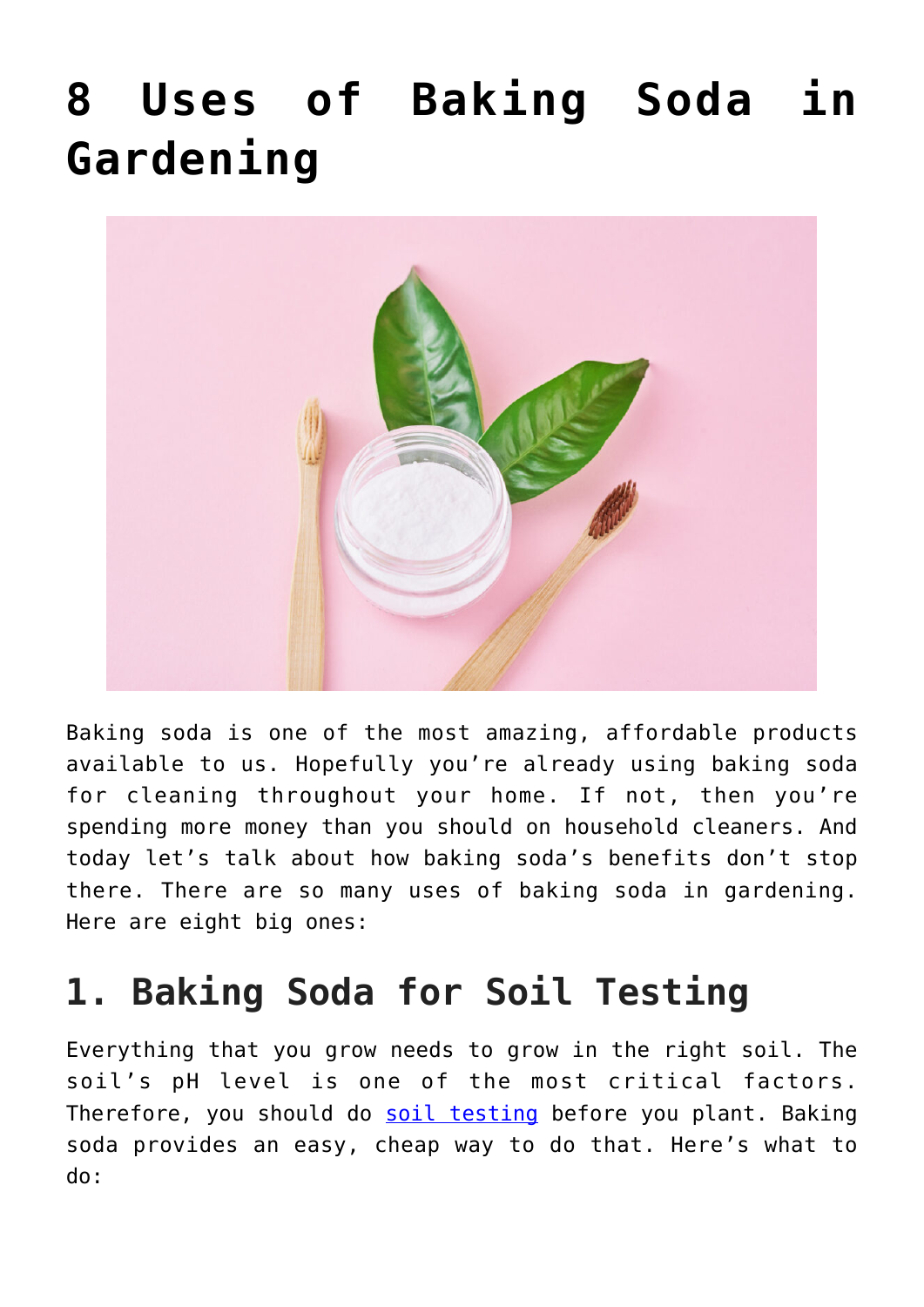- Take a tablespoon of soil and place it in a container.
- Add a little bit of distilled water until the soil is mud.
- Add a little bit of baking soda.
- Watch.
- Does the soil fizz? If so, then your soil has an acidic pH level.

Bonus tip: If the soil doesn't fizz with baking soda, then you should do a second test. Take a fresh tablespoon of the soil. Add distilled vinegar to it. If it fizzes now, then your soil has an alkaline pH level. However, if neither the bakingd soda nor the vinegar cause fizzing, then you have soil with neutral pH.

# **2. Boost Your Plant Fertilization**

[Balcony Garden Web](https://balconygardenweb.com/baking-soda-uses-in-the-garden-baking-soda-for-plants/) has a number of great suggestions of uses of baking soda in gardening. For example, they suggest adding baking soda to fertilize slow-growing, dull-appearing plants. They say that you should mix one teaspoon each of baking soda and Epsom set with 1/2 teaspoon ammonia in one gall of water. Then add approximately one quart of that solution to each plant that you want to fertilize. You should seem them grow faster and brighter in no time.

#### **3. Make Your Tomatoes Taste Better**

This is one of my favorite tips from Balcony Garden Web. They explain that if you simply sprinkle a little bit of baking soda around the base of your tomato plants, you'll be able to grow sweeter tomatoes. How is this possible? The soil absorbs the baking soda, lowering the natural acidity levels of the plant itself. Baking soda costs so little and yet it can work so much magic!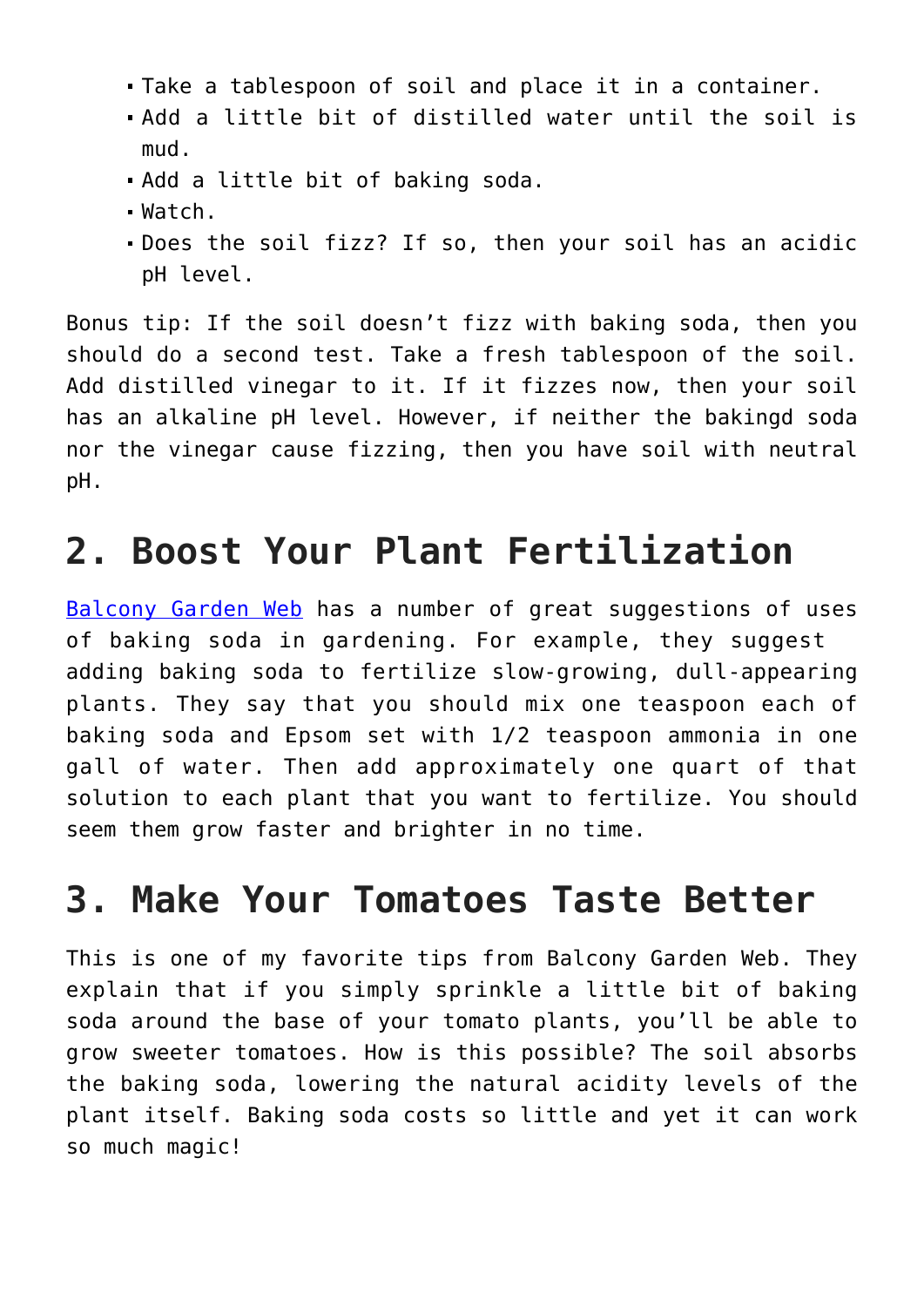### **4. Get Rid of Garden Pests**

It's always so difficult to decide how to handle garden pests like worms and slugs. Some of them don't do that much damage and you might decide to leave them alone. Others, however, can wreak havoc in your garden. If you don't want to lose your plants, then you have to find some way to deal with them.

Baking soda can provide a solution. It's eco-friendly and generally kind to your plants. However, it works as a pesticide. You can put it directly on slugs and gnats to kill them. Alternatively, you can make a solution that you spray on your plants to keep pests away.

# **5. Uses of Baking Soda on Plant Leaves**

Did you know that if you have indoor household plants, you're supposed to clean them? That's right, household dust can settle on them and ruin them. A baking soda solution is a simple way to clean those leaves.

Even outdoors, though, you might find that baking soda helps the leaves of your plants. For example, a baking soda solution can help prevent fungus growth on plant leaves.

#### **6. Add Baking Soda to Cut Flowers**

Do you grow flowers in your backyard garden? If so, then perhaps you sometimes cut them and put them in a vase for yourself or to gift to others. Make those flowers last as long as possible by adding just a little bit of baking soda to the water inside that vase.